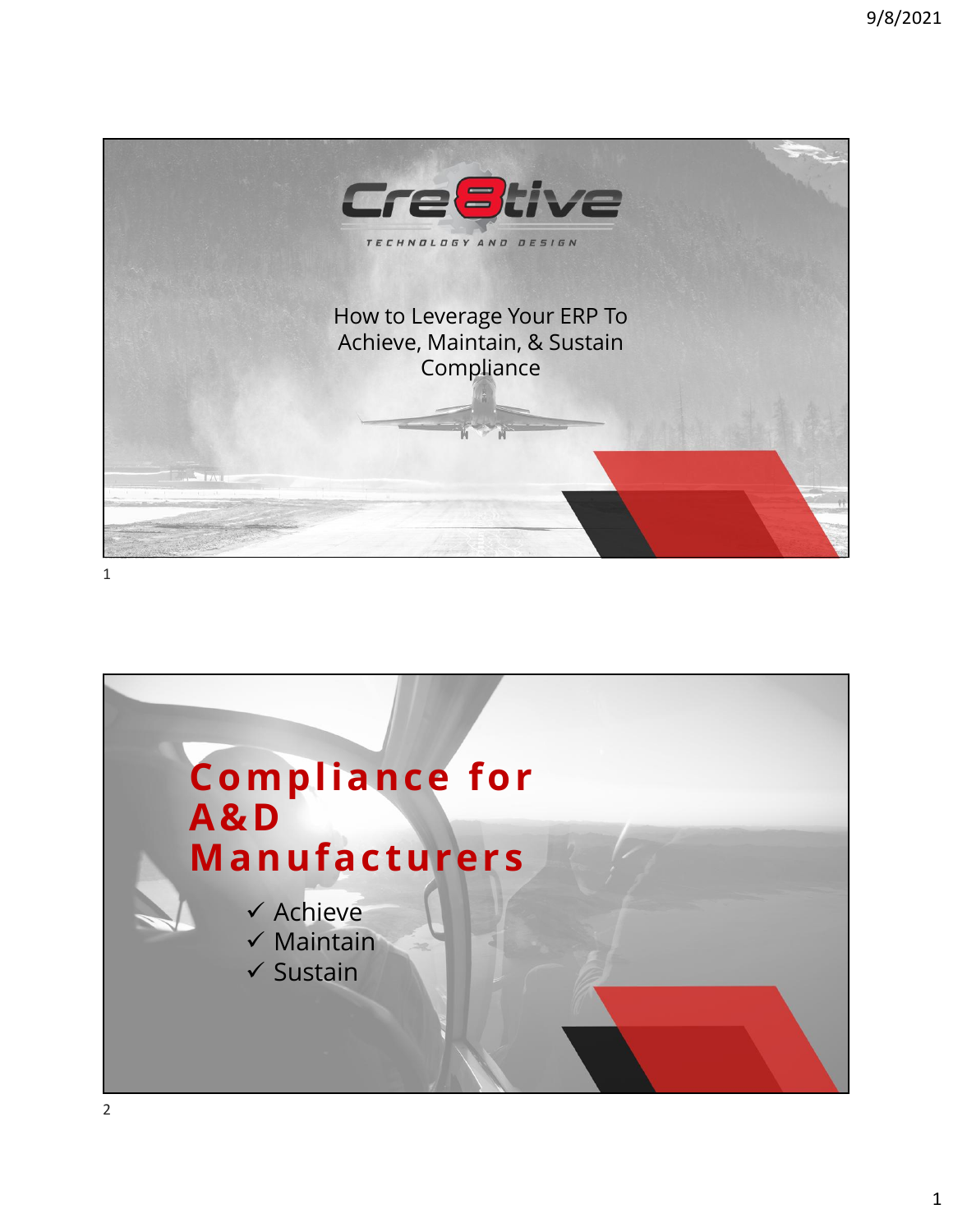

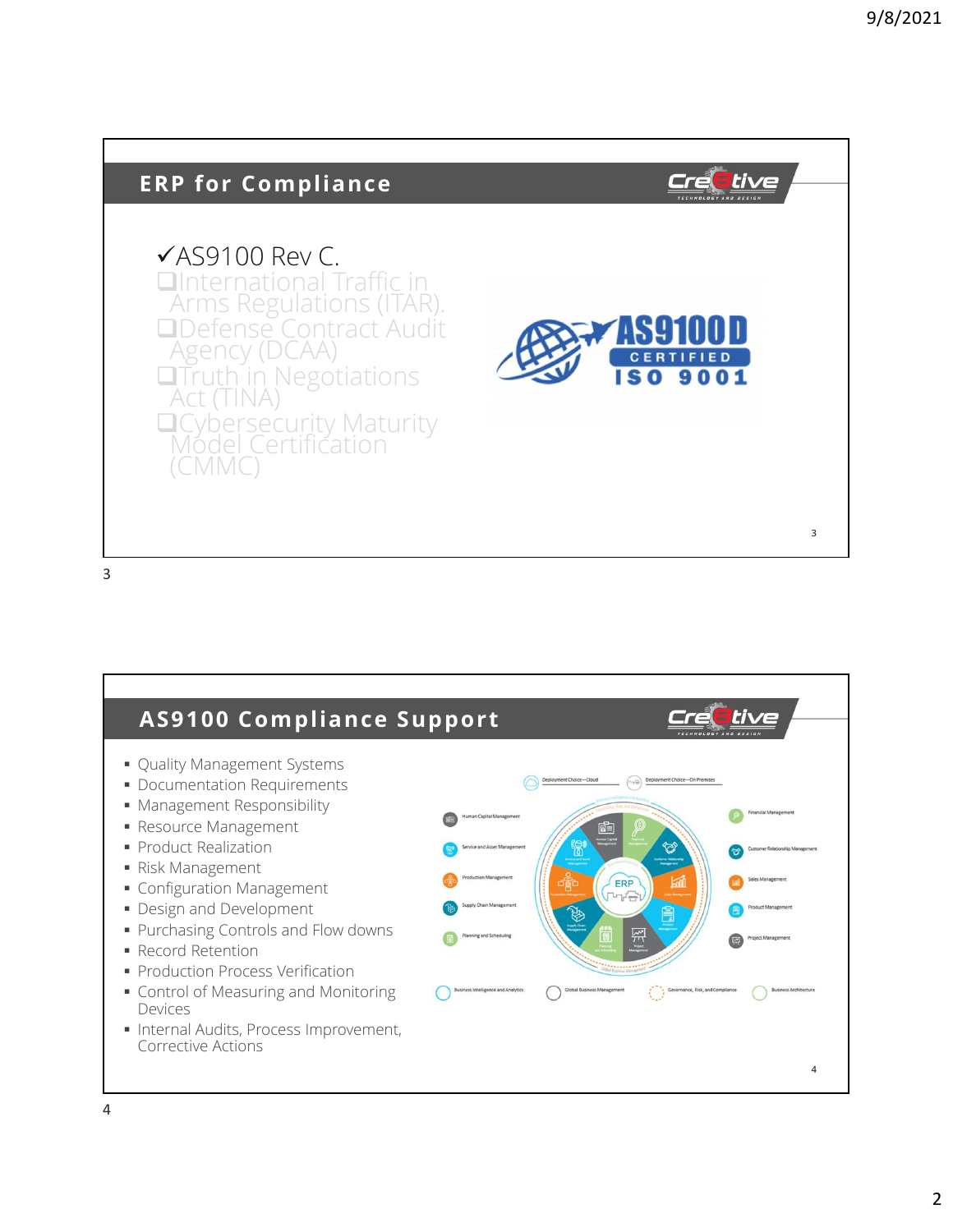

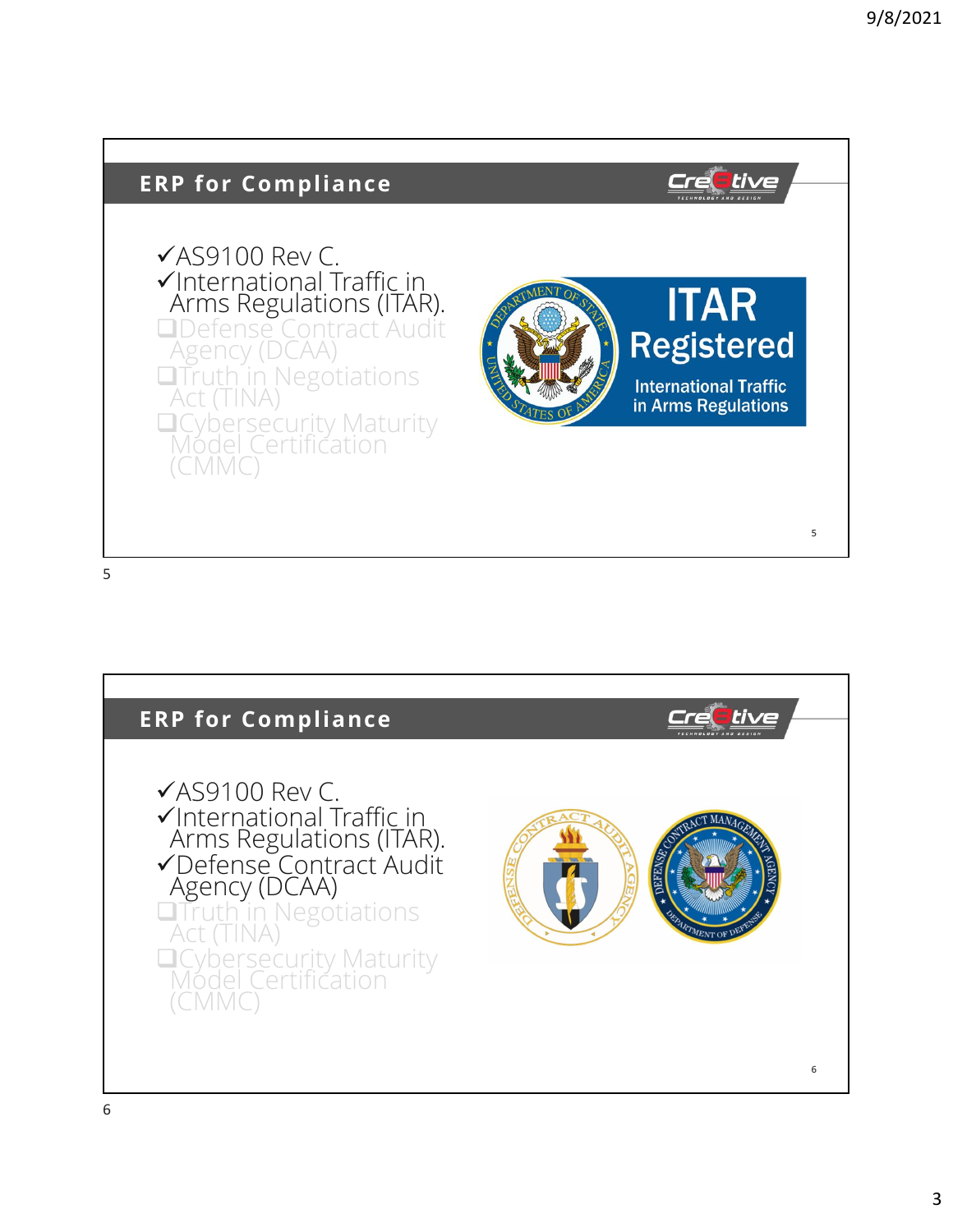Creetive

## **DCAA Compliance**

| <b>Requirement</b>                                                                                                | <b>Yes</b> | <b>No</b> | How                                                                                                                                   |
|-------------------------------------------------------------------------------------------------------------------|------------|-----------|---------------------------------------------------------------------------------------------------------------------------------------|
| Is the Accounting System in accord with GAAP?                                                                     | Yes        |           |                                                                                                                                       |
| Proper segregation of direct costs from indirect costs                                                            | Yes        |           | Project Management allows for costs to be charged for<br>mfg activities & any indirect items (engineering,<br>design, expenses, etc.) |
| Identification and Accumulation of direct costs by contract                                                       | Yes        |           | All costs are charged to a project.                                                                                                   |
| A logical and consistent method for the allocation of<br>indirect costs to intermediate and final cost objectives | Yes        |           |                                                                                                                                       |
| Accumulation of costs under general ledger control                                                                | Yes        |           | Standard Financial functionality.                                                                                                     |
| A timekeeping system that identifies employees' labor by<br>intermediate or final cost objectives                 | Yes        |           | Standard Operations functionality.                                                                                                    |
| A labor distribution system that charges direct and indirect<br>labor to the appropriate cost objectives          | Yes.       |           | Standard Operations functionality.                                                                                                    |

7

## **DCAA Compliance a**tive Cre  $\overline{\phantom{a}}$ Requirement Yes **No** How Interim (at least monthly) determination of costs charged to a<br>contract through routine posting of books of account Standard Financial functionality. Yes Exclusion from costs charged to government contracts of amounts Configuration of financial elements and reporting using standard tools, Yes which are not allowable in terms of FAR 31, Contract Cost Principles<br>and Procedures, or other contract provisions and advanced project management. Identification of costs by contract line item and by units (as if each Standard operations functionality via Project Management. Yes unit or line item were a separate contract) if required by the<br>proposed contract Accounting System can provide Financial Information: Standard Financial functionality. Yes Required by contract clauses concerning limitation of cost (FAR<br>52.232-20 and 21) Required to support requests for progress payments Is the accounting system designed, and are the records maintained in<br>such a manner that adequate, reliable data are developed for use in<br>pricing follow-on acquisitions? Is the accounting system currently in full operation? Option 1: In operation<br>Option 2: Set up, but not yet in operation Option 3: Anticipated<br>Option 4: Nonexistent **8**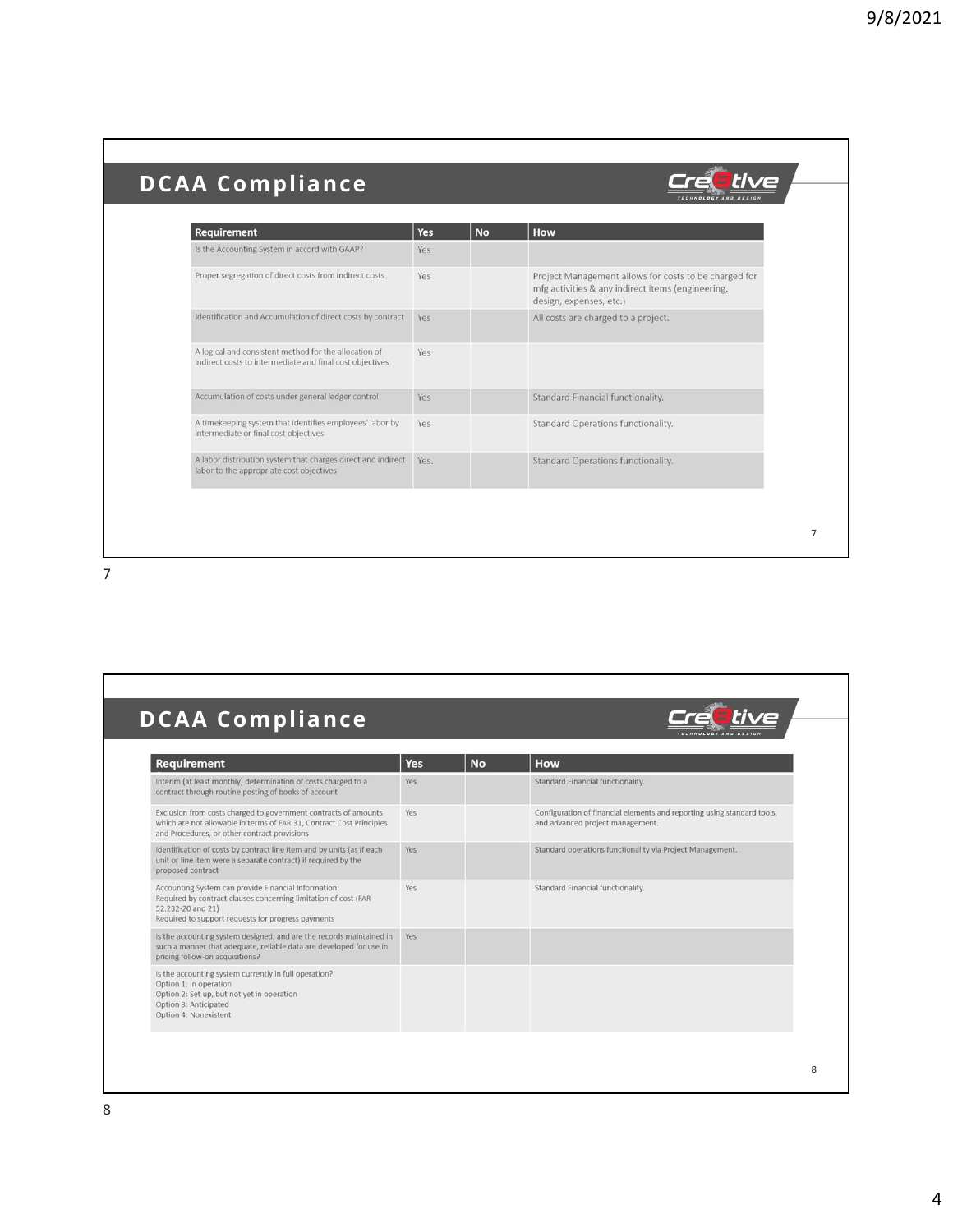